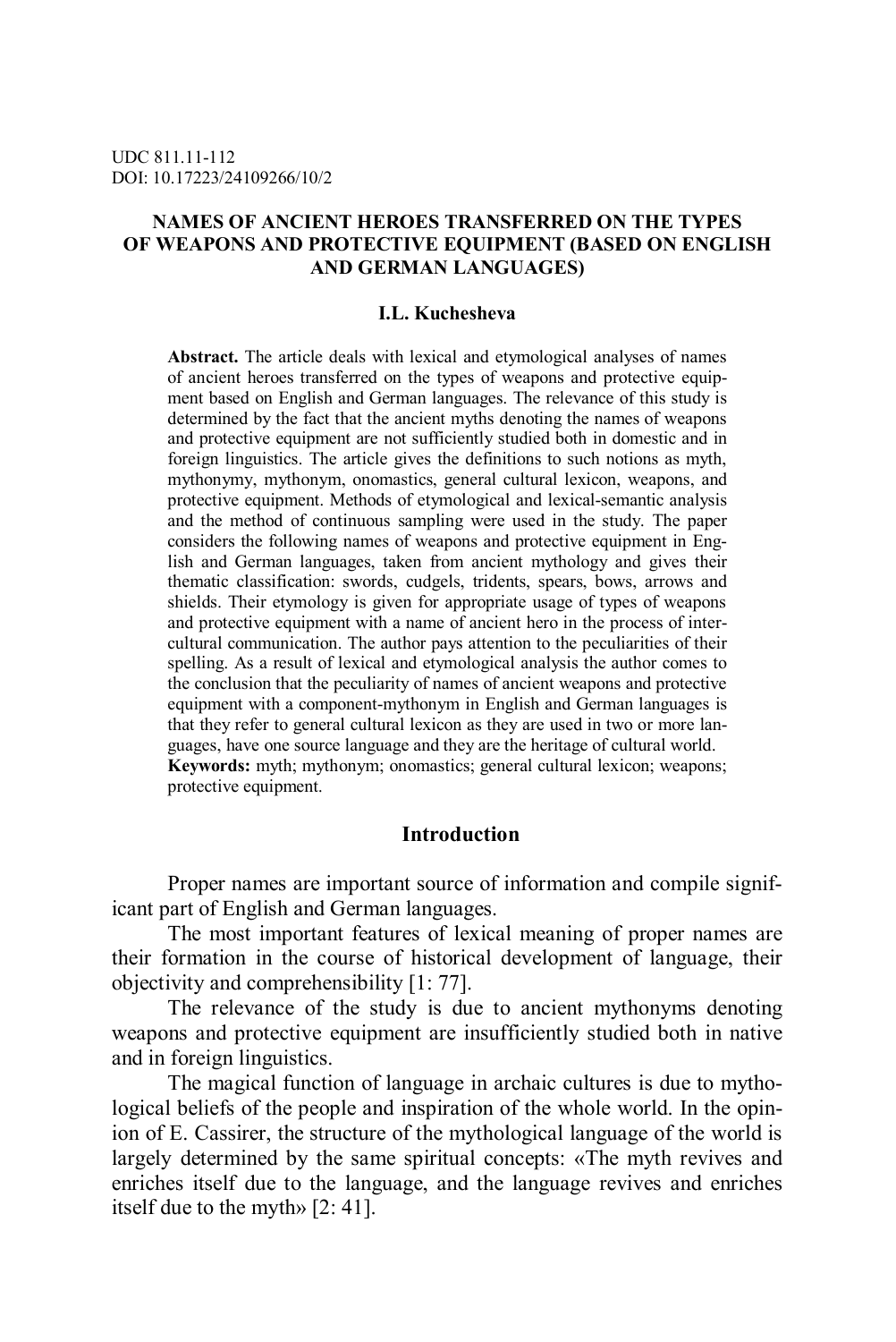The lack of complete research of the lexical and etymological features of ancient mythonyms in English and German languages leads to some difficulties in translation of literature and through intercultural communication.

The novelty of this study is defined by the fact that the comprehensive study of ancient mythonyms denoting weapons and protective equipment in English and German languages is carried out for the first time.

Lexical and etymological analysis of ancient mythonyms in English and German languages is carried out and thematic classification is given for the first time.

The main purpose of this work is to identify the cultural characteristics of ancient mythonyms in English and German languages through etymological analysis.

The practical significance of the study is that the results can be used in the preparation of the English-German onomastic dictionaries, in the preparation of courses, special courses and textbooks on lexicology.

Seventy-two English and German lexical units (ancient mythonyms) served as the material for the research and were selected by continuous sampling from English and German lexicographical sources.

# **Methodology**

While analyzing ancient mythonyms denoting weapons and protective equipment in English and German languages we resorted to a number of methodological techniques, namely:

– continuous sampling;

– lexical analysis;

– etymological and semantic analysis.

The works of foreign and native authors serve the theoretical framework of the study:

– on onomastics: A.V. Superanskaya [5], A. Gardiner [6];

– on mythology: A.F. Losev [3]; E.M. Meletinsky [4].

# **Classification**

The names of ancient weapons and protective equipment with component-mythonym in English and German languages, such as swords, cudgels, tridents, spears, bows, arrows and shields are considered in the paper. They reflect historical and cultural information, have peculiar cognitive classification.

### **Weapons**

### *Tridents*

eng. **trident of Neptune** – germ. **Neptun Dreizack** (caused earthquakes and gave birth to horses by its hitting the solid earth. It was done by Cyclopes);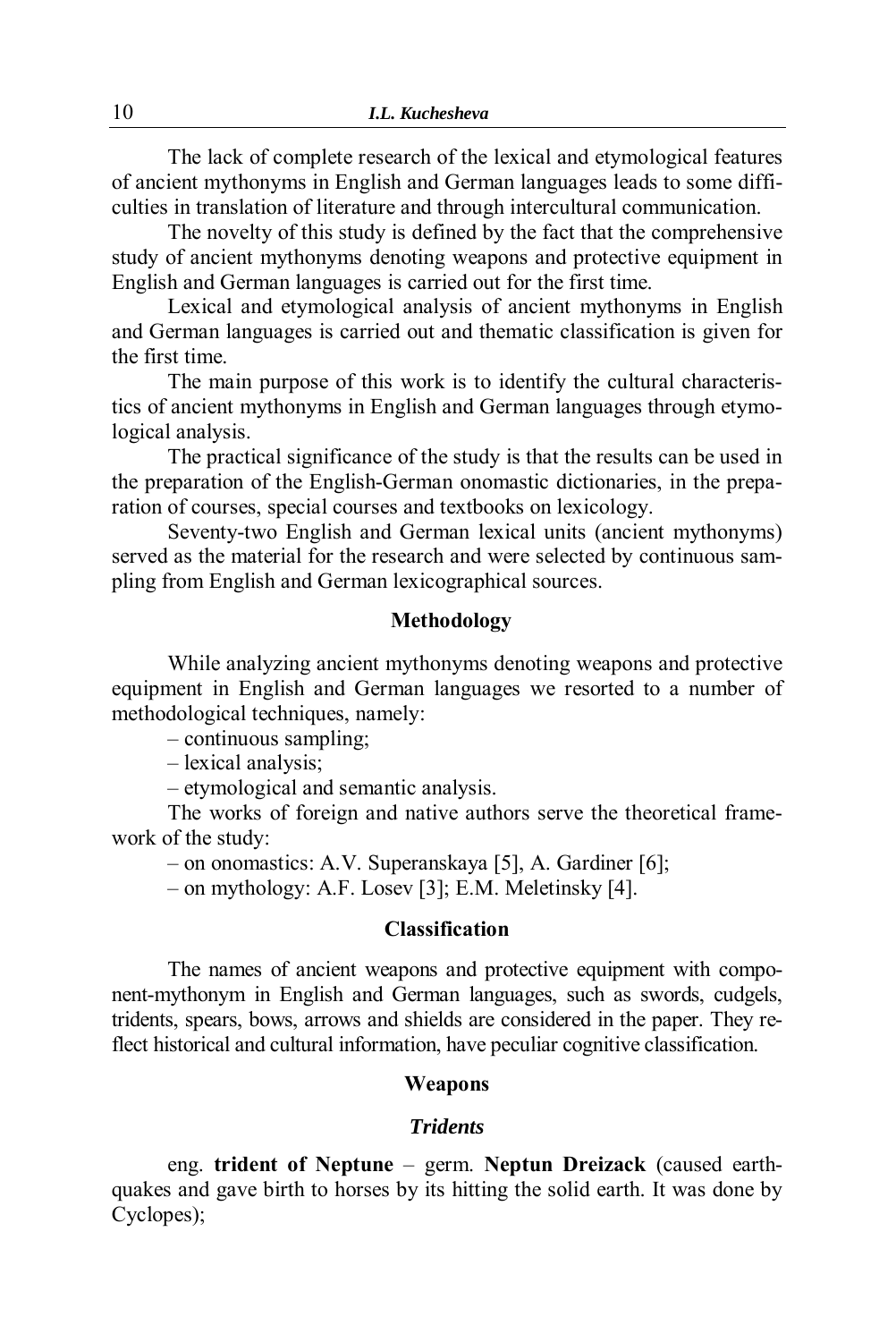eng. **trident of Hades** – germ. **Hades Dreizack** (Hades was the god of the underground kingdom and the realm of the dead);

eng. **trident of Satan** – germ. **Satan Dreizack** (trident in the hands of Satan symbolized the principle «to divide and rule»).

# *Spears*

eng. **spear of Athena** – germ. **Athene Speer** (by its hitting the ground the first olive tree appeared. Athena was depicted wearing a helm, with a shield and a spear);

eng. **spear of Peleus** – germ. **Peleus Speer** (was made of Pelion ash, hard as iron. It was a gift from the centaur Chiron for the wedding of the hero with Thetis, then it belonged to their son Achilles);

eng. **marvelous spear of Procris** – germ. **zauberhaft Prokris Speer** (Procris was the character in Greek mythology. She received a marvelous spear from goddess Artemis as a gift. It hit the target and returned itself to the one who had thrown it).

### *Bows*

eng. **bow of Apollo** – germ. **Apollon Bogen** (its arrows brought such disease as plague);

eng. **bow of Artemis** – germ. **Artemis Bogen** (it was made by Cyclops in the forge of Hephaestus. Artemis discharged two first arrows into the trees, the third one into the animal, the fourth one into the impious town which did not know fairness of people);

eng. **bow of Heracles** – germ. **Herakles Bogen** (Heracles performed some of his exploits with the help of the bow, e.g. freed the chained Prometheus);

eng. **bow of Odysseus** – germ. **Odysseus Bogen** (Odysseus was the only one who could shoot the bow's bolt);

eng. **bow of Eros** – germ. **Eros Bogen** (its arrows brought love).

### *Arrows*

eng. **arrow of Apollo** – germ. **Apollon Pfeil** (Apollo killed the Cyclops with the help of his arrow);

eng. **arrow of Heracles** – germ. **Herakles Pfeil** (Heracles killed the eagle tearing the liver of Prometheus with the help of his arrow);

eng. **arrow of Paris** – germ. **Paris Pfeil** (the arrow hit the heel of Achilles, the Achaean hero. The flight of the arrow was directed by Apollo himself).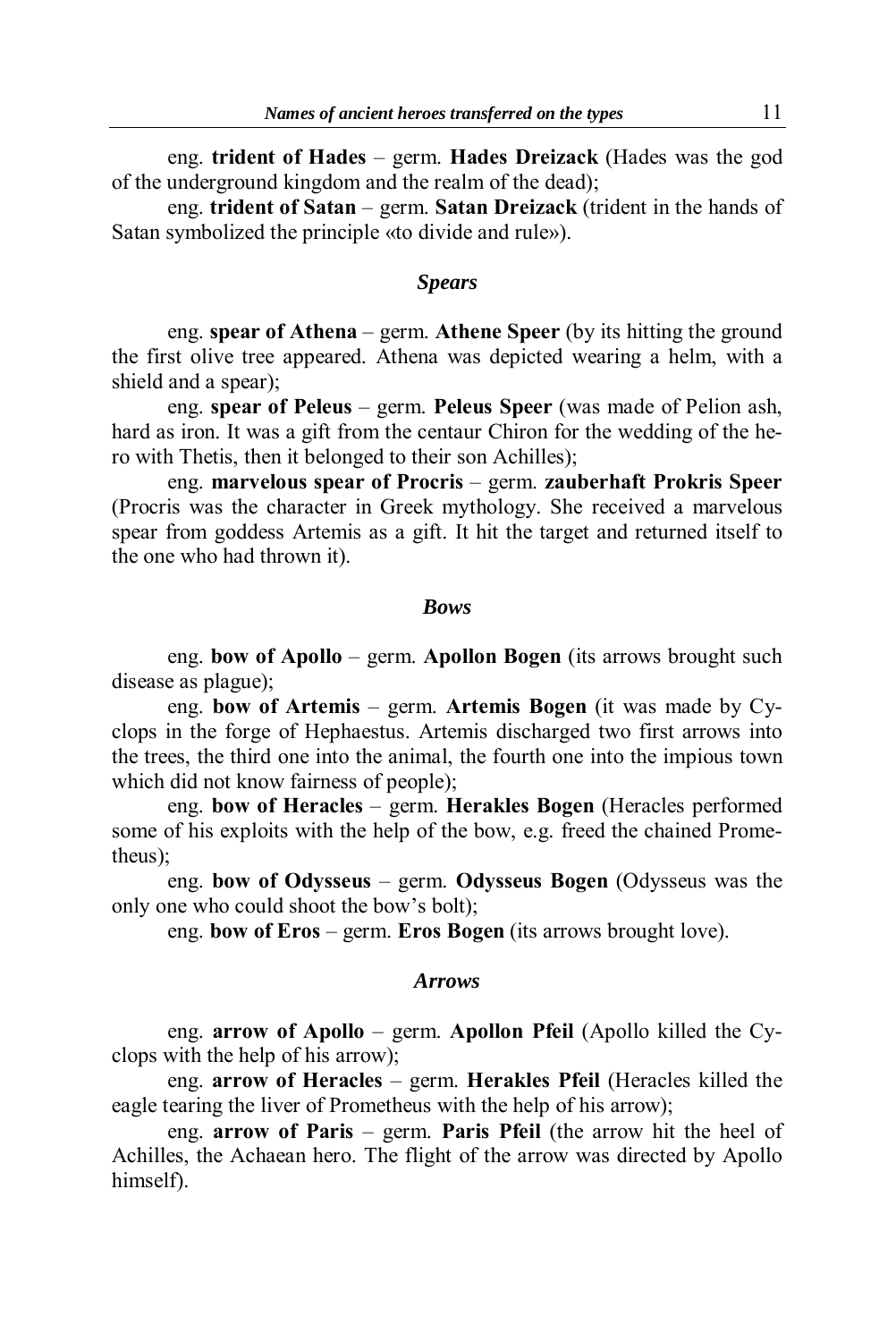## *Swords, cudgels*

eng. **sword of Perseus** – germ. **Schwert des Perseus** (Perseus was the son of Zeus and the Argive princess Danae. Perseus killed the Gorgon Medusa with the help of his sword. He freed Andromeda, who became his wife);

eng. **cudgel of Hercules** – germ. **Herkules Bengel** (it was a gift from Daedalus. Hercules made the cudgel from the torn roots of solid as iron ash in the Nemean grove).

## **Protective equipment**

### *Shields*

eng. **shield of Athena and Zeus** – germ. **Athene und Zeus Schild** (the image of Medusa Gorgon was depicted on the shield. In Greek mythology it was named Aegis. The shield was made of skin of Amalthea, the goat which reared Zeus);

eng. shield of Mars – germ. Mars Schild (the shield which in the reign of Numa Pompilius fell from the sky. It became the guarantee of security and prosperity of Roman state);

eng. **shield of Achilles** – germ. **Achilleus Schild** (it was forged in one night by Hephaestus. Hephaestus depicted the earth, the sky, the stars, as well as numerous episodes of urban and rural life on the shield);

eng. **shield of Heracles** – germ. **Herakles Schild** (it was brilliant, colourful, diverse, agile, nimble and sparkling. Two worlds are depicted on the shield: the underground kingdom and the kingdom of all living things);

eng. **shield of Ajax** – germ. **Ajax Schild** (it was made of seven layers of bovine leather. It was an oval, impenetrable shield in the form of a huge hyacinth with a lion depicted on it);

eng. **mirror shield of Perseus** – germ. **Perseus Spiegelschild** (it was polished up to the high finish. Perseus could see the Gorgon in the reflection of his shield and not to turn into a stone).

## **Conclusion**

The names of weapons and protective equipment in English and German languages composed of proper names belonging to ancient myths summarize the events, the facts associated with these names. Words and word elements of bygone epochs preserved in the names of mythical creatures.

The analysis of the names of ancient weapons and protective equipment with components-mythonyms in English and German languages revealed that in most cases they are of the same lexical meaning and relate to general cultural